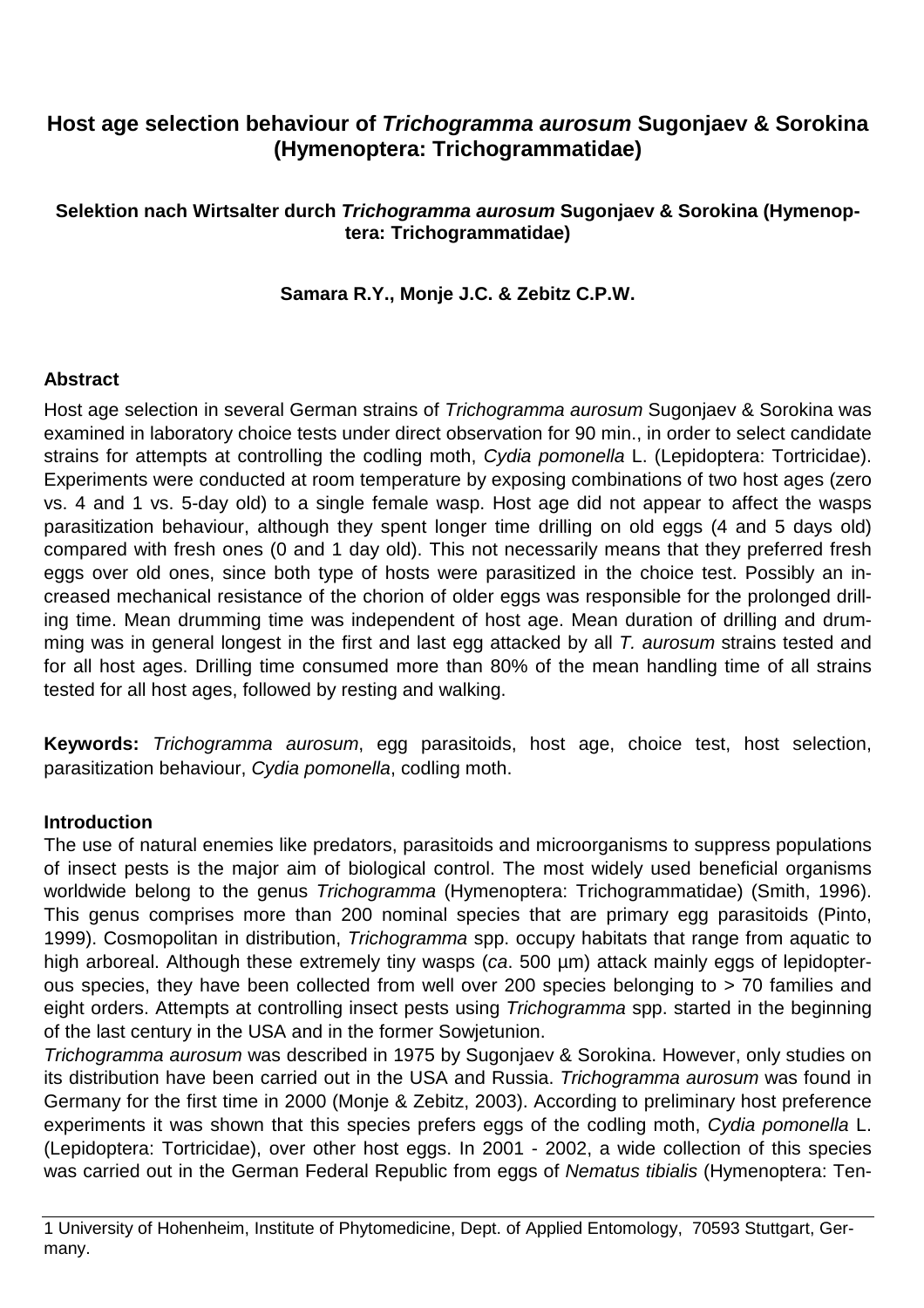thredinidae) on Robinia pseudoacacia. Pilot experiments revealed that T. aurosum may be a potential candidate antagonist for attempts to control C. pomonella in apple orchards. This study aims to investigate whether T. aurosum discriminates between different host ages.

# **Material and Methods**

Field trips and collection from the field were done during summer 2002 and 2003 by collecting parasitized (black) eggs of Nematus tibialis on leaves of Robinia trees in several locations in the German Republic and its neighbouring countries. The collected strains of T. aurosum are maintained for the laboratory experiments at present. Stock cultures of the apple codling moth, Cydia pomonella L., and the Mediterranean flour moth, Ephestia kuehniella Zeller, were established under laboratory conditions for the experiments. Stock cultures of the beneficial wasps T. aurosum were maintained in the laboratory for the research. About 21 strains of the wasps were reared in large numbers for the different experiments planned.

**Host age:** Experiments were conducted at room temperature by exposing combinations of two host ages (0 vs. 4 and 1 vs. 5 old day) to a single female wasp in a choice tests. Each test was conducted in a plastic petri-dish (5.3 cm diam.) carrying a piece of graph-paper (2 x 2 cm). Eight eggs of each age were arranged in an grid square shape alternatively, and 4 mm apart. Then the Trichogramma females were released and allowed to parasitize the hosts. Every behavioural event was recorded using the Observer® software for 90 min. after the first contact with one egg: Walking, cleaning, resting (handling time), contact, drumming (touching the host egg with the antennae), acceptance (by starting drilling), or rejection (by leaving the host and walking away), drilling, and oviposition (movement of the abdomen can be clearly seen). Each treatment was repeated 20 times.

**Parasitization behaviour and learning ability:** These experiments addressed to the question whether the female wasps can learn and whether prior experience plays a role in subsequent behaviour. They were conducted by offering only fresh eggs to newly hatched female wasps (> 24 h old). Experimental conditions were the same as for the experiments described above.

## **Results & Discussion**

Females of T. aurosum spent longer time drilling on old eggs (4 and 5 days old) compared with fresh ones (0 and 1 day old) (Fig. 1). This not necessarily means that they prefer fresh eggs over old ones, since both type of hosts were parasitized in the choice test. Similar results were obtained by both Brand et. al. (1984) and Godin & Boivin (1994) with T. evanescens and T. pretiosum respectively. Host age generally does not appear to affect contact or acceptance of eggs of different host species, but duration of the oviposition behaviour is sometimes influenced by host age (Pak et. al., 1986). Furthermore, Reznik et al. (1997) found that host acceptance depends not only on current host age, but also on the age of the previously offered host. Possibly an increased mechanical resistance of the chorion of older eggs was responsible for the prolonged drilling time. Mean drumming time was independent of host age (Fig. 2), where females spent about the same time drumming on fresh and old eggs. In general, mean duration of drilling was highest in the first and last attacked egg (Fig. 3). It was shorter for the second up to the sixth attacked host. On the contrary, drumming time was always higher for the first host and lower for the subsequent attacked hosts (Fig. 4). Results suggest that learning takes place on the first host encountered, thus reducing han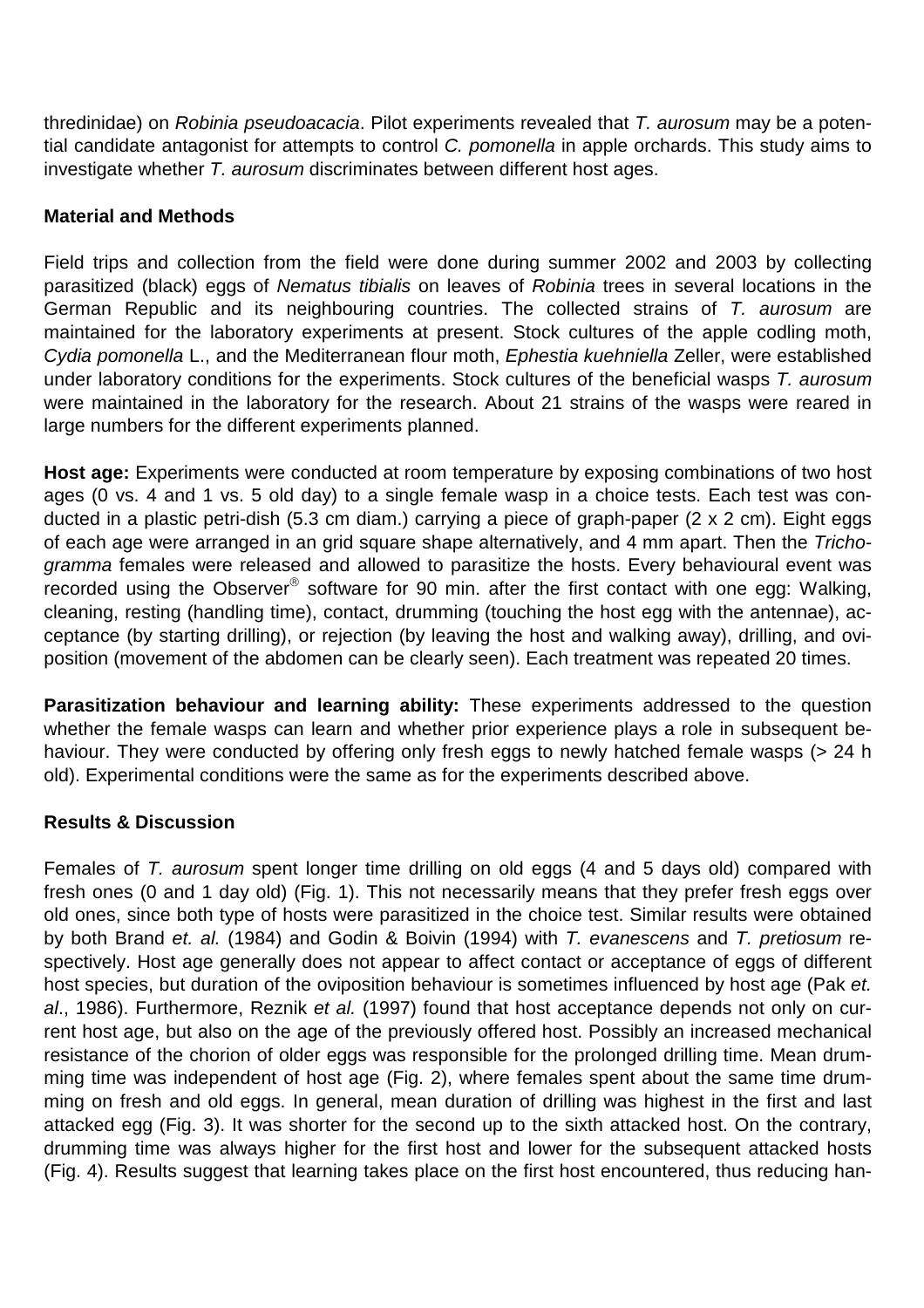dling time on the subsequent hosts. A more detailed analysis of the behaviour events (especially walking and resting) between the host encounters may help to explain the longer duration of drilling time on the last host attacked. The wasps consumed about 75, 80, 85, and 95% of the handling time on drilling the 0, 1, 4 and 5 day old eggs, respectively, 5% for drumming and 10% for resting. Future studies will focus on determining host acceptance and preference between different hosts.



Fig. 1: Mean duration of drilling by five T. aurosum strains in parasitising 0 vs. 4 day and 1 vs. 5 day old eggs of C. pomonella at room temperature.



Fig. 2: Mean duration of drumming by five T. aurosum strains in parasitising 0 vs. 4 day and 1 vs. 5 day old eggs of C. pomonella at room temperature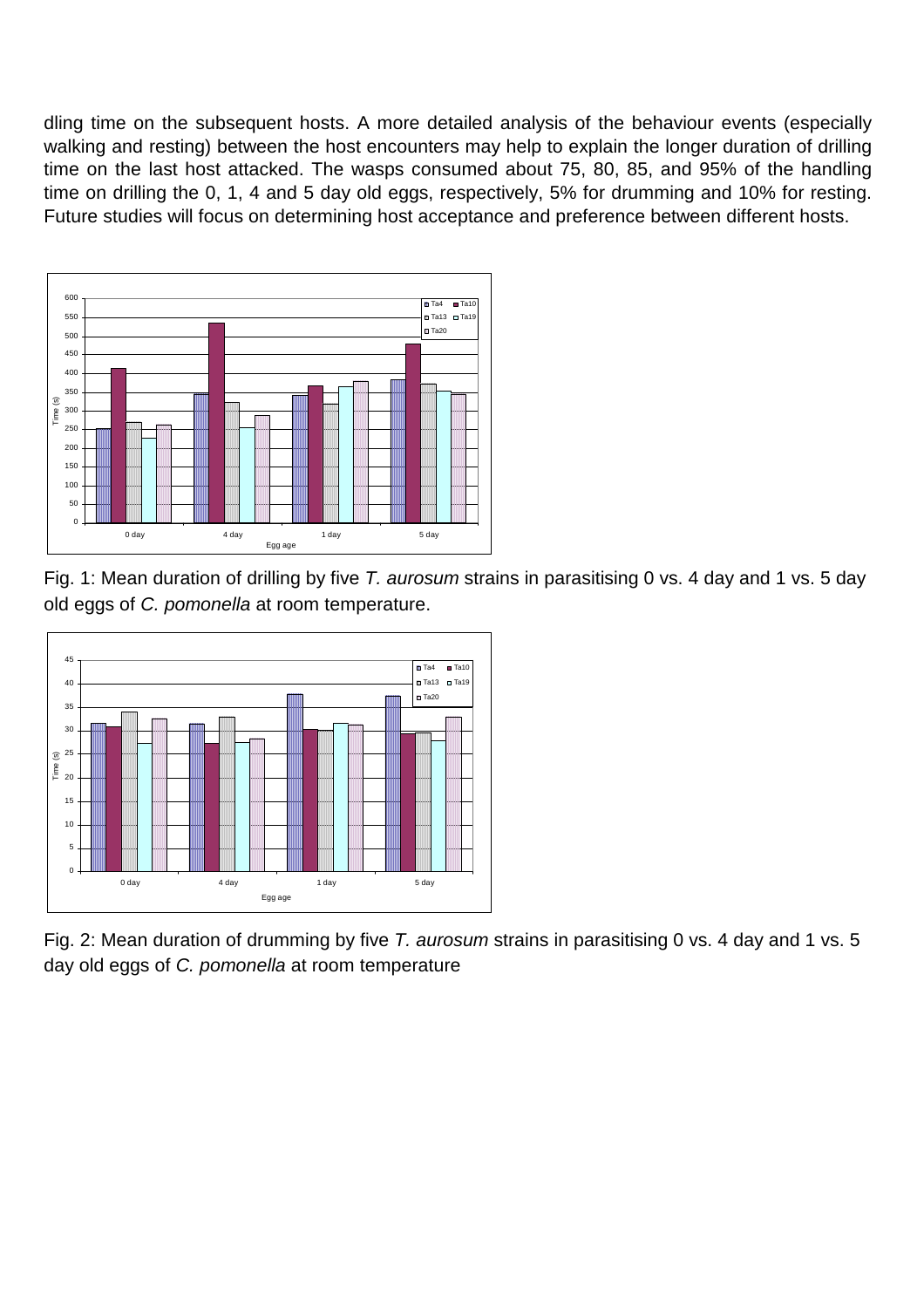

Fig. 3: Mean duration of drilling by five T. aurosum strains in parasitising fresh eggs of C. pomonella at room temperature.



Fig. 4: Mean duration of drumming by five T. aurosum strains in parasitising fresh eggs of C. pomonella at room temperature.

## **Literature Cited**

- Brand, A. M., M. J. van Dijken, M. Kole & J. C. van Lenteren. 1984. Host age and host species selection of three strains of Trichogramma evanescens Westwood, an egg parasite of several lepidopteran species. Med. Facult. Landbouww. Rijksuniv. Gent **49**: 839-847.
- Godin, C. & G. Boivin. 1994. Comparison of strains of trichogrammatids for selection as a function of host age. Res. Rech. Cen. Rech. Dev. Hort. **23**: 34-35.
- Lopatina, V. V. 1983. Ecology of Trichogramma aurosum Sug. et Sor. in the Chita Region. Bul. Vses. Nauchno. Issled. Inst. Zashch. Rast. **55**: 9-12.
- Monje, J. C. & C. P. W. Zebitz. 2003. Molecular characterization of *Trichogramma* species (Hymenoptera: Trichogrammatidae) occurring in South West Germany. Entomologentagung 2003. Halle (Saale): 70.